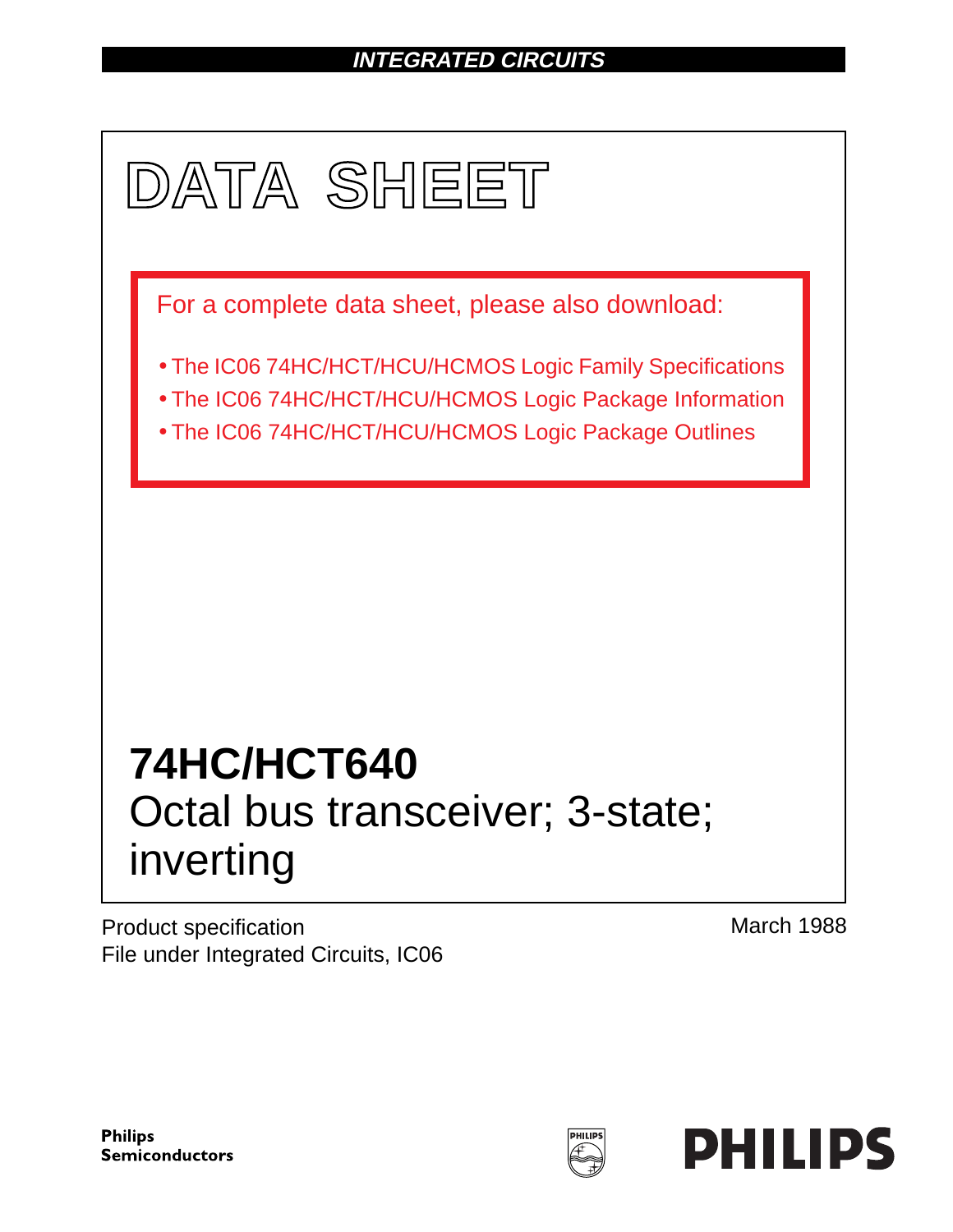### **FEATURES**

- Octal bidirectional bus interface
- Inverting 3-state outputs
- Output capability: bus driver
- I<sub>CC</sub> category: MSI

### **GENERAL DESCRIPTION**

The 74HC/HCT640 are high-speed Si-gate CMOS devices and are pin compatible with low power Schottky TTL (LSTTL). They are specified in compliance with JEDEC standard no. 7A.

The 74HC/HCT640 are octal transceivers featuring inverting 3-state bus compatible outputs in both send and receive directions.

The "640" features an output enable (OE) input for easy cascading and a send/receive (DIR) for direction control. OE controls the outputs so that the buses are effectively isolated. The "640" is similar to the "245" but has inverting outputs.

## **QUICK REFERENCE DATA**

GND = 0 V;  $T_{amb}$  = 25 °C;  $t_r = t_f = 6$  ns

| <b>SYMBOL</b>                      | <b>PARAMETER</b>                                        | <b>CONDITIONS</b>             |     | <b>TYPICAL</b> | <b>UNIT</b> |  |
|------------------------------------|---------------------------------------------------------|-------------------------------|-----|----------------|-------------|--|
|                                    |                                                         |                               | НC  | <b>HCT</b>     |             |  |
| t <sub>PHL</sub> /t <sub>PLH</sub> | propagation delay<br>$A_n$ to $B_n$ ;<br>$B_n$ to $A_n$ | $C_L$ = 15 pF; $V_{CC}$ = 5 V | 9   | 9              | ns          |  |
| C <sub>1</sub>                     | input capacitance                                       |                               | 3.5 | 3.5            | pF          |  |
| C <sub>I/O</sub>                   | input/output capacitance                                |                               | 10  | 10             | pF          |  |
| $C_{PD}$                           | power dissipation capacitance<br>per transceiver        | notes 1 and 2                 | 35  | 35             | pF          |  |

### **Notes**

1. C<sub>PD</sub> is used to determine the dynamic power dissipation (P<sub>D</sub> in  $\mu$ W):

 $P_D = C_{PD} \times V_{CC}^2 \times f_i + \sum (C_L \times V_{CC}^2 \times f_o)$  where:

 $f_i$  = input frequency in MHz

 $f<sub>o</sub>$  = output frequency in MHz

 $\Sigma$  (C<sub>L</sub> × V<sub>CC</sub><sup>2</sup> × f<sub>o</sub>) = sum of outputs

 $C_L$  = output load capacitance in pF

 $V_{\text{CC}}$  = supply voltage in V

2. For HC the condition is  $V_1 =$  GND to  $V_{CC}$ For HCT the condition is  $V_1$  = GND to  $V_{CC}$  – 1.5 V

# **ORDERING INFORMATION**

See "74HC/HCT/HCU/HCMOS Logic Package Information".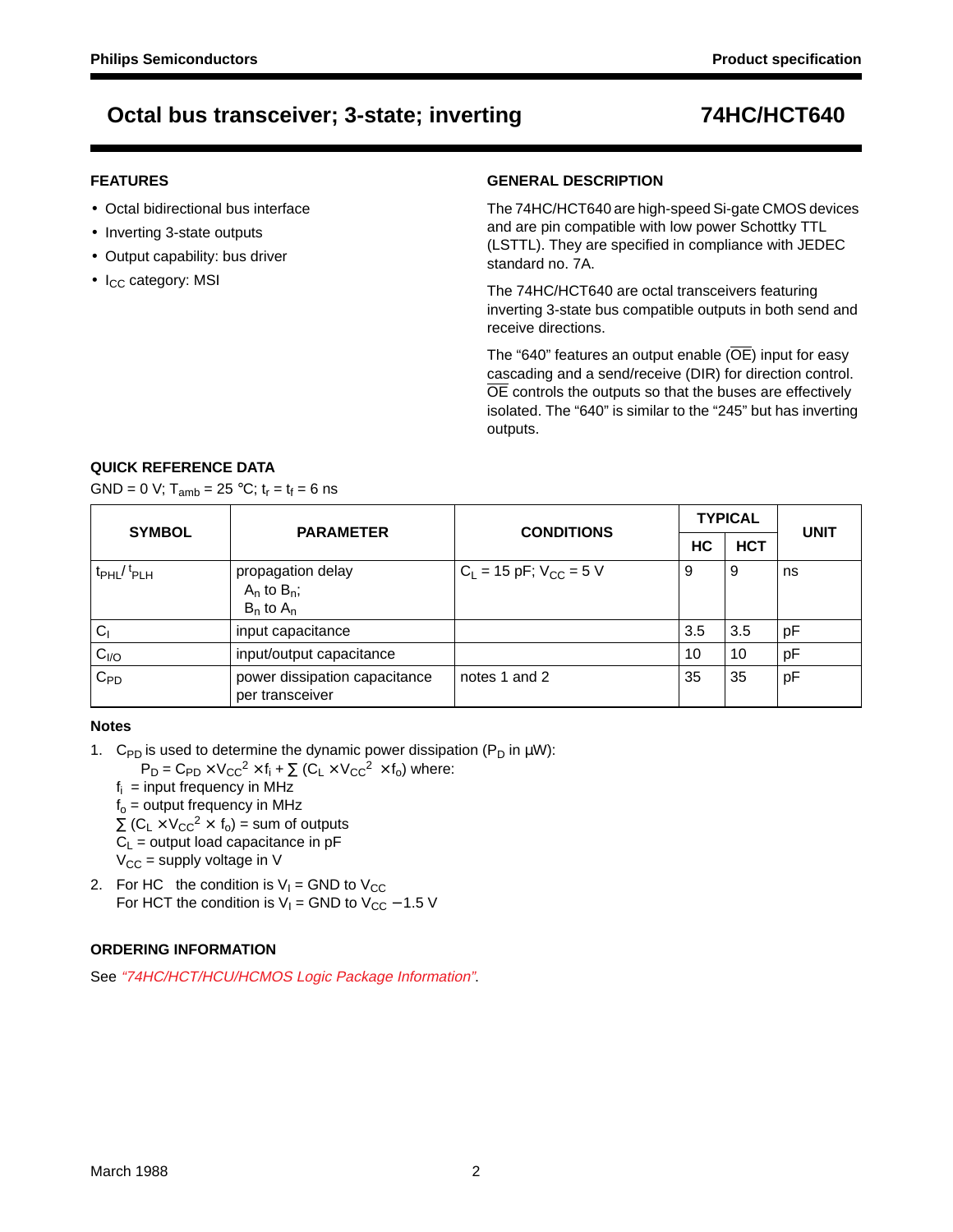# **PIN DESCRIPTION**

| PIN NO.                        |                 | <b>SYMBOL   NAME AND FUNCTION</b> |  |  |  |  |  |
|--------------------------------|-----------------|-----------------------------------|--|--|--|--|--|
|                                | <b>DIR</b>      | direction control                 |  |  |  |  |  |
| 2, 3, 4, 5, 6, 7, 8, 9         | $A_0$ to $A_7$  | data inputs/outputs               |  |  |  |  |  |
| 10                             | <b>GND</b>      | ground $(0 V)$                    |  |  |  |  |  |
| 18, 17, 16, 15, 14, 13, 12, 11 | $B_0$ to $B_7$  | data inputs/outputs               |  |  |  |  |  |
| 19                             | $\overline{OE}$ | output enable input (active LOW)  |  |  |  |  |  |
| 20                             | $V_{CC}$        | positive supply voltage           |  |  |  |  |  |







# **FUNCTION TABLE**

|                 | inputs     | inputs/outputs |                  |  |  |  |  |
|-----------------|------------|----------------|------------------|--|--|--|--|
| $\overline{OE}$ | <b>DIR</b> | A <sub>n</sub> | ${\tt B_n}$      |  |  |  |  |
|                 |            | $A = B$        | inputs           |  |  |  |  |
|                 | н          | inputs         | $B=\overline{A}$ |  |  |  |  |
|                 |            |                |                  |  |  |  |  |

# **Note**

- 1. H = HIGH voltage level
	- $L = LOW$  voltage level
	- $X = don't care$
	- $Z =$  high impedance OFF-state

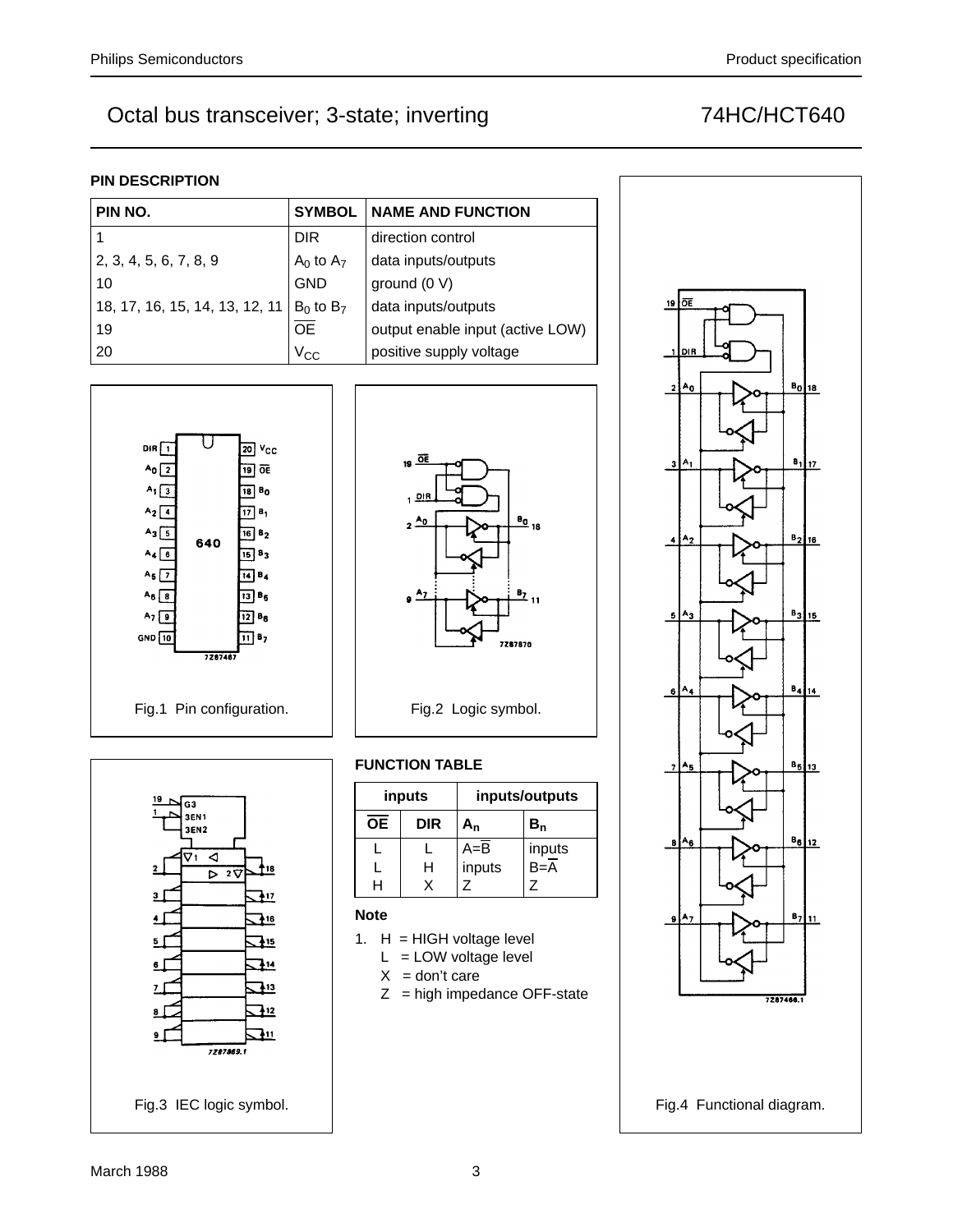# **DC CHARACTERISTICS FOR 74HC**

For the DC characteristics see "74HC/HCT/HCU/HCMOS Logic Family Specifications".

Output capability: bus driver I<sub>CC</sub> category: MSI

# **AC CHARACTERISTICS FOR 74HC**

GND = 0 V;  $t_r = t_f = 6$  ns;  $C_L = 50$  pF

|                                           |                                           | $T_{amb}$ (°C) |      |      |                |      |                 |      |             | <b>TEST CONDITIONS</b>       |                  |
|-------------------------------------------|-------------------------------------------|----------------|------|------|----------------|------|-----------------|------|-------------|------------------------------|------------------|
| <b>SYMBOL</b>                             | <b>PARAMETER</b>                          | <b>74HC</b>    |      |      |                |      |                 |      |             |                              |                  |
|                                           |                                           | $+25$          |      |      | $-40$ to $+85$ |      | $-40$ to $+125$ |      | <b>UNIT</b> | <b>V<sub>cc</sub></b><br>(V) | <b>WAVEFORMS</b> |
|                                           |                                           | min.           | typ. | max. | min.           | max. | min.            | max. |             |                              |                  |
| $t_{\rm PHL} / t_{\rm PLH}$               | propagation delay                         |                | 30   | 90   |                | 115  |                 | 135  | ns          | 2.0                          | Fig.5            |
|                                           | $A_n$ to $B_n$ ;                          |                | 11   | 18   |                | 23   |                 | 27   |             | 4.5                          |                  |
|                                           | $B_n$ to $A_n$                            |                | 9    | 15   |                | 20   |                 | 23   |             | 6.0                          |                  |
| t <sub>PZH</sub> /t <sub>PZL</sub>        | 3-state output enable time                |                | 44   | 150  |                | 190  |                 | 225  | ns          | 2.0                          | Fig.6            |
|                                           | $\overline{OE}$ , DIR to A <sub>n</sub> ; |                | 16   | 30   |                | 38   |                 | 45   |             | 4.5                          |                  |
|                                           | $\overline{OE}$ , DIR to B <sub>n</sub>   |                | 13   | 26   |                | 33   |                 | 38   |             | 6.0                          |                  |
| t <sub>PHZ</sub> /t <sub>PLZ</sub>        | 3-state output disable time               |                | 50   | 150  |                | 190  |                 | 225  | ns          | 2.0                          | Fig.6            |
|                                           | $\overline{OE}$ , DIR to A <sub>n</sub> ; |                | 18   | 30   |                | 38   |                 | 45   |             | 4.5                          |                  |
|                                           | OE, DIR to $B_n$                          |                | 14   | 26   |                | 33   |                 | 38   |             | 6.0                          |                  |
| $t$ <sub>THL</sub> $/$ $t$ <sub>TLH</sub> | output transition time                    |                | 14   | 60   |                | 75   |                 | 90   | ns          | 2.0                          | Fig.5            |
|                                           |                                           |                | 5    | 12   |                | 15   |                 | 18   |             | 4.5                          |                  |
|                                           |                                           |                | 4    | 10   |                | 13   |                 | 15   |             | 6.0                          |                  |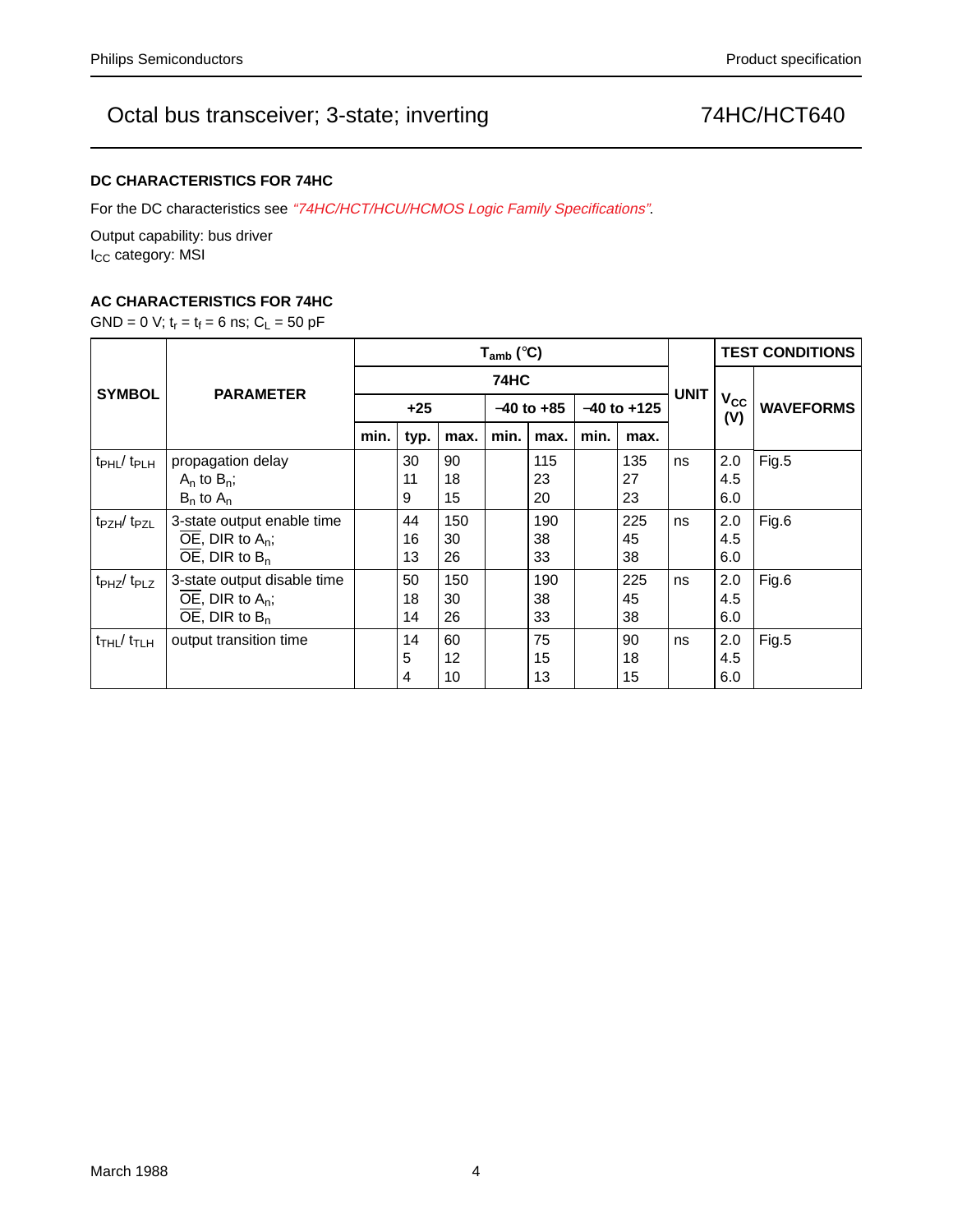### **DC CHARACTERISTICS FOR 74HCT**

For the DC characteristics see "74HC/HCT/HCU/HCMOS Logic Family Specifications".

Output capability: bus driver I<sub>CC</sub> category: MSI

### **Note to HCT types**

The value of additional quiescent supply current ( $\Delta I_{CC}$ ) for a unit load of 1 is given in the family specifications. To determine ∆I<sub>CC</sub> per input, multiply this value by the unit load coefficient shown in the table below.

| <b>INPUT</b> | <b>UNIT LOAD COEFFICIENT</b> |  |  |  |  |  |
|--------------|------------------------------|--|--|--|--|--|
|              | 1.50                         |  |  |  |  |  |
|              | 1.50                         |  |  |  |  |  |
| ŌĒ           | 1.50                         |  |  |  |  |  |
| DIR          | 0.90                         |  |  |  |  |  |

## **AC CHARACTERISTICS FOR 74HCT**

GND = 0 V;  $t_r = t_f = 6$  ns;  $C_L = 50$  pF

|                                         |                                                                                                                     | $T_{amb}$ (°C) |      |                   |                |      |                 |      |             | <b>TEST CONDITIONS</b> |                  |
|-----------------------------------------|---------------------------------------------------------------------------------------------------------------------|----------------|------|-------------------|----------------|------|-----------------|------|-------------|------------------------|------------------|
| <b>SYMBOL</b>                           | <b>PARAMETER</b>                                                                                                    | 74HCT          |      |                   |                |      |                 |      |             |                        |                  |
|                                         |                                                                                                                     | $+25$          |      |                   | $-40$ to $+85$ |      | $-40$ to $+125$ |      | <b>UNIT</b> | $V_{CC}$<br>(V)        | <b>WAVEFORMS</b> |
|                                         |                                                                                                                     | min.           | typ. | max.              | min.           | max. | min.            | max. |             |                        |                  |
| $t_{\rm PHL}/t_{\rm PLH}$               | propagation delay<br>$A_n$ to $B_n$ ;<br>$B_n$ to $A_n$                                                             |                | 11   | 22                |                | 28   |                 | 33   | ns          | 4.5                    | Fig.5            |
| t <sub>PZH</sub> /t <sub>PZL</sub>      | 3-state output enable time<br>$\overline{OE}$ , DIR to A <sub>n</sub> ;<br>$\overline{OE}$ , DIR to B <sub>n</sub>  |                | 18   | 30                |                | 38   |                 | 45   | ns          | 4.5                    | Fig.6            |
| $t_{PHZ}/t_{PLZ}$                       | 3-state output disable time<br>$\overline{OE}$ , DIR to A <sub>n</sub> ;<br>$\overline{OE}$ , DIR to B <sub>n</sub> |                | 19   | 30                |                | 38   |                 | 45   | ns          | 4.5                    | Fig.6            |
| $t$ <sub>THL</sub> / $t$ <sub>TLH</sub> | output transition time                                                                                              |                | 5    | $12 \overline{ }$ |                | 15   |                 | 18   | ns          | 4.5                    | Fig.5            |